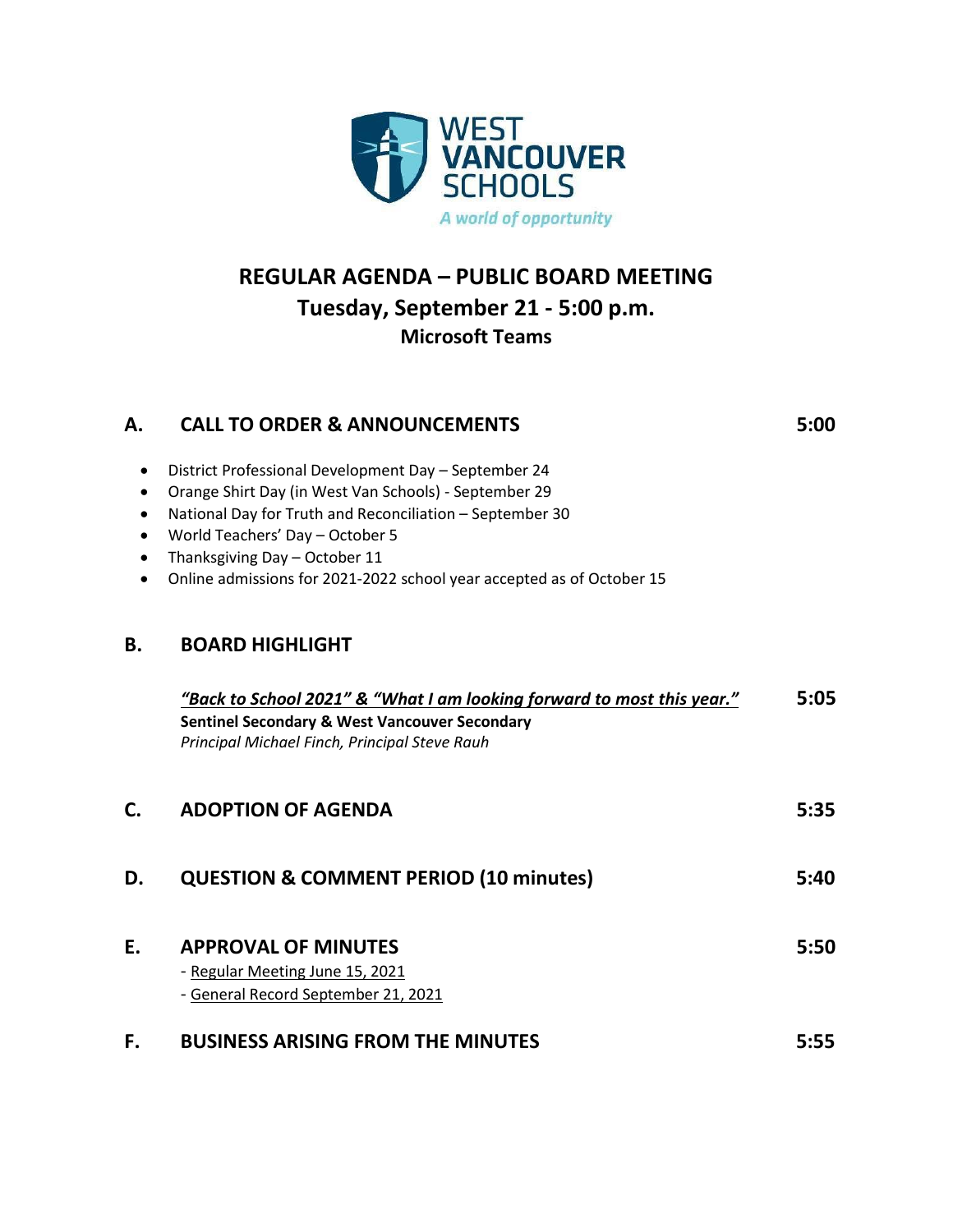#### **G. BOARD BUSINESS**

|    | 1. Superintendent Report<br>Chris Kennedy, Superintendent of Schools                                                                            | 6:00 |  |
|----|-------------------------------------------------------------------------------------------------------------------------------------------------|------|--|
|    | <b>International Education Update</b><br>2.<br>Michael Frankowski, District Administrator - International Programs                              | 6:15 |  |
|    | 3. Seamless Day Update<br>Sandra-Lynn Shortall, Director of Instruction                                                                         | 6:35 |  |
| Η. | <b>COMMITTEE REPORTS</b>                                                                                                                        |      |  |
|    | 1. Audit Committee Meeting - September 13, 2021<br>- KPMG review of audit and 2020/2021 Financial Statements<br>- Internal audits for 2020/2021 | 6:45 |  |
|    | 2. Finance + Facilities Committee Meeting - September 14, 2021<br>- 2020/21 Financial Statements                                                | 6:50 |  |
| I. | <b>CORRESPONDENCE</b><br>A list of board correspondence is posted online                                                                        |      |  |

### **J. TRUSTEE MEETINGS & EVENTS 6:55**

| <b>Audit Committee Meeting</b>    | Finance & Facilities Committee Meeting        |  |
|-----------------------------------|-----------------------------------------------|--|
| <b>BCSTA Board Chairs Calls</b>   | <b>Opening Day</b>                            |  |
| <b>BCSTA CEO Retirement Event</b> | School Traffic Advisory Round Table Committee |  |
| <b>BCSTA Metro Meeting</b>        | Meeting                                       |  |
| <b>Board Planning Day</b>         | <b>Virtual Graduations</b>                    |  |
| Coho Society of Northshore        | <b>WVTA Meeting with Chair</b>                |  |
| <b>DLT Luncheon</b>               | <b>WVPAC Meeting with President</b>           |  |
| <b>FESL Committee Meeting</b>     | Year End Leadership Celebration               |  |

# **K. QUESTION & COMMENT PERIOD (10 Minutes) 7:00**